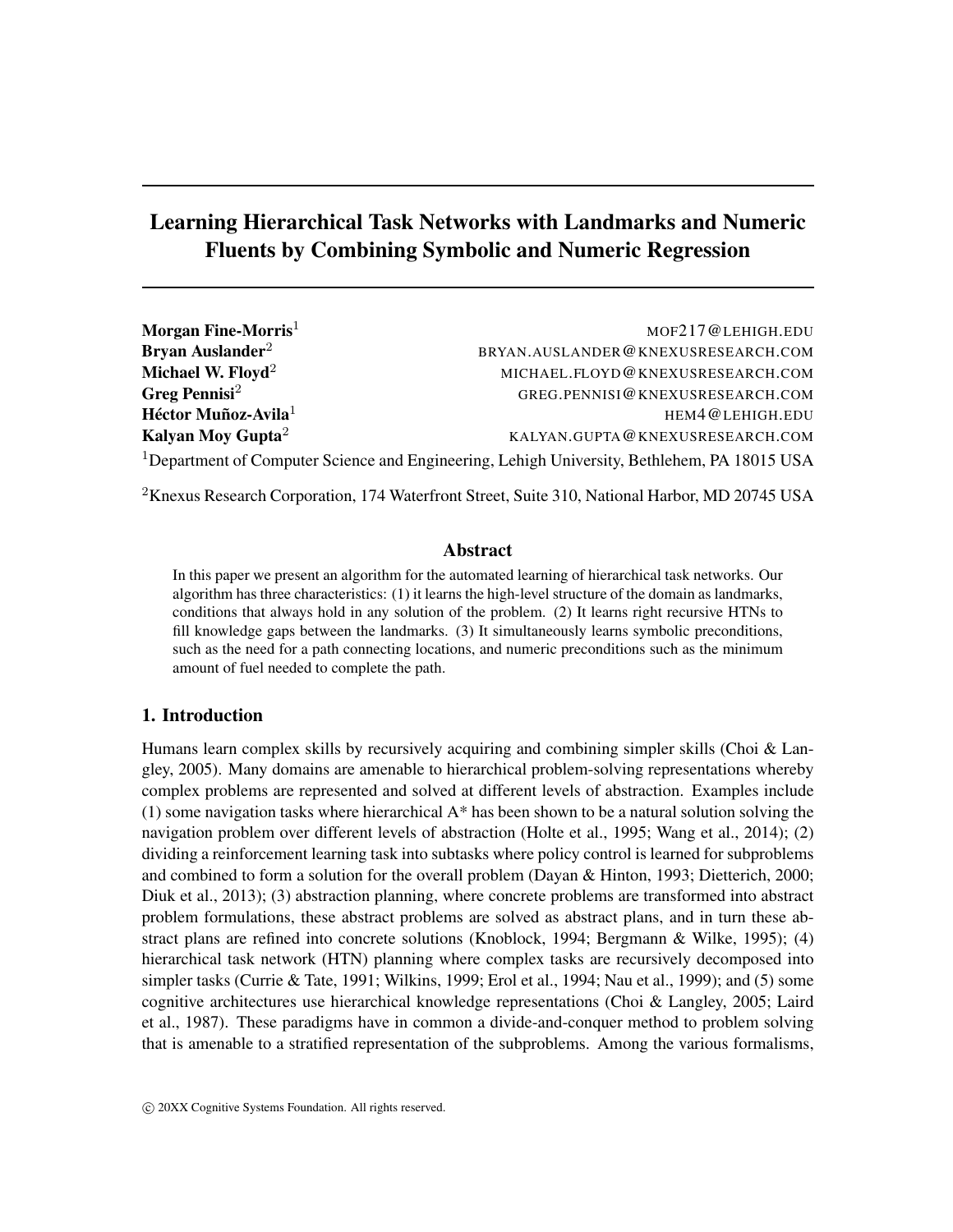HTN planning has been a recurrent research focus over the years. An HTN planner formulates a plan using actions and HTN methods. The latter describe how and when to reduce complex tasks into simpler subtasks. HTN methods are used to recursively decompose tasks until so-called primitive tasks are reached corresponding to actions that can be performed directly in the world. HTNs provide a natural knowledge-modeling representation for many domains Nau et al. (2005), including military planning Mitchell (1997); Muñoz-Avila et al. (1999), strategy formulation in computer games (Hoang et al., 2005; Gorniak & Davis, 2007), manufacturing processes (Nau, 1994; Tao et al., 2008), project planning (Tate, 1976; Ullrich, 2005), story-telling (Cavazza et al., 2002), web service composition (Kuter et al., 2005), and UAV planning Gancet et al. (2005).

Despite these successes, HTN planning can be difficult to use effectively as it requires that a domain expert hand-formulate the methods that decompose the tasks. Automation of method creation from example traces can reduce or obviate the need for a domain expert.

In this paper we report on our work on learning HTN methods automatically given (1) an action model, describing actions as *(name, preconditions, effects)* triples; (2) a collection of action traces annotated with their partial intermediate states; and (3) a collection of tasks. We make a three-fold contribution to the state-of-the-art:

- We learn methods capturing high-level domain structure, following the work of Gopalakrishnan et al. (2016). Specifically, they capture planning landmarks, conditions or events that are true when solving a particular class of problems. For example, when traveling from Jersey City to Manhattan by road, most trips will either cross the Lincoln or Holland tunnels or the George Washington bridge. We call these methods landmark methods. Unlike the ones learned in Gopalakrishnan et al. (2016), our learned landmark methods can consist of arbitrary-many subtasks and not just two.
- We learn right-recursive methods, following the work of Hogg et al. (2008). These methods have the structure  $(t P(t' t))$ , where t is a compound task, P are the preconditions and  $t'$ is a primitive task. As explained in Hogg et al. (2009), right recursive methods "advance" the state by applying  $t'$  and then try to solve the same task  $t$  again from the new state. Their main drawback is that they don't capture the high-level structure of the domain. In our work, the landmark methods accomplish this. We use right-recursive methods to fill in the gaps of the decomposition where no meaningful landmarks occur.
- We learn and combine numerical conditions. In our work, learned methods contain preconditions about numeric conditions such as  $res > 0$ , where res is the projected remaining fuel level of a vehicle when reaching its destination. To learn these preconditions we extend classical goal regression Reiter (1991) to regress numeric functions.

# 2. Related Work

Word2HTN (Gopalakrishnan et al., 2016) learns a task hierarchy and a set of methods from plan traces using the natural language processing algorithm Word2vec (Mikolov et al., 2013). Word2vec learns vector representations for words in a corpus based on their context, i.e., their proximity to other words in the corpus. Word2HTN learns the vector representations of plan elements, and by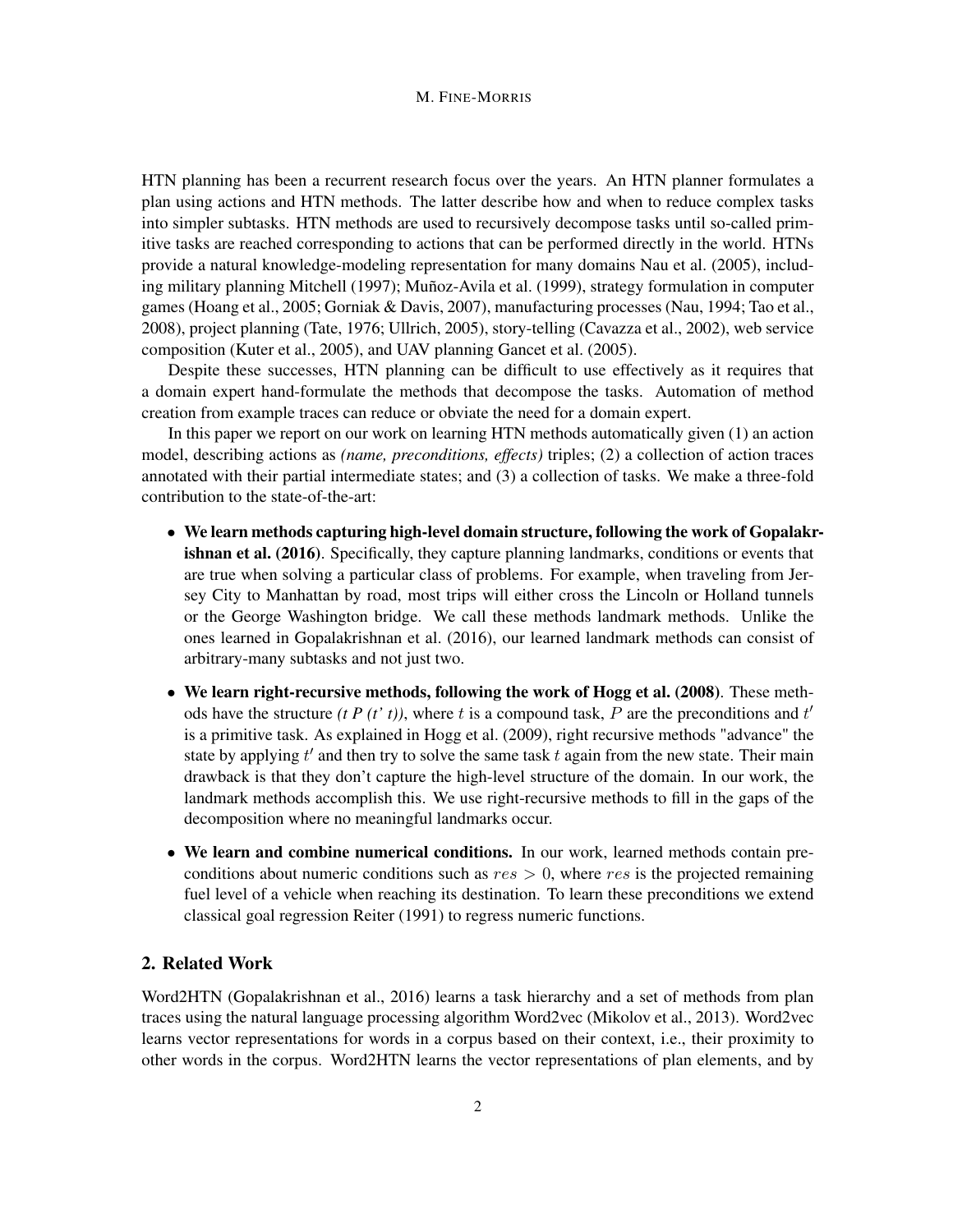clustering vectors, determines which plan elements have the same contexts and which plan elements occur between separate contexts: those that appear between separate clusters. Methods produced by Word2HTN can only have two subtasks, while our landmark methods can have several subtasks; our algorithm splits problems into several smaller subproblems using a single landmark method, then handles the subtasks right-recursively. While Word2HTN only deals with non-numeric preconditions, our algorithm handles both numeric and non-numeric preconditions.

The problem of learning hierarchical planning knowledge has been a frequent research subject over the years. ICARUS (Choi & Langley, 2005) learns HTN methods by using skills (i.e., abstract definitions of semantics of complex actions) represented as Horn clauses. The crucial step is a teleoreactive process where classical planning is used to fill gaps in the HTN planning knowledge. For example, if the learned HTN knowledge is able to get a package from a starting location to a location  $L1$  and the HTN knowledge is also able to get the package from a location  $L2$  to its destination, but there is no HTN knowledge on how to get the package from  $L1$  to  $L2$ , then a classical planner is used to generate a plan to get the package from  $L1$  to  $L2$ . That generated plan can then be used to learn new HTN methods to get from  $L1$  to  $L2$ . Another example is HTN-Maker (Hogg et al., 2008). HTN-Maker uses task semantics defined as *(preconditions, effects)* pairs, similar to other works adding task semantics such as TMKs (Murdock, 2001), to identify sequences of contiguous actions in the input plan trace where the preconditions and effects are met. Task hierarchies are learned when an action sequence is identified as achieving a task and the action sequence is a sub-sequence of another larger action sequence achieving another task. This includes the special case when the sub-sequence and the sequence achieve the same task. In this situation, HTN-Maker learns a right recursive task hierarchy. HTN-Maker learns incrementally after each training case is given. Another example is HTNLearn (Zhuo et al., 2014) which transforms the input traces into a constraint satisfaction problem. Like HTN-Maker, it also assumes *(preconditions, effects*) as the task semantics to be given as input. HTNLearn process the input traces converting them into constraints. For example, if a literal  $p$  is observed before an action  $a$  and  $a$  is a candidate first sub-task for a method m, then a constraint c is added indicating that *p is a precondition of m*. These constrains are solved by a MAXSAT solver, which returns the truth value for each constraint. For example, if c is true then p is added as a precondition of m. As a result of the MAXSAT process, HTNLearn is not able to converge to a 100% correct domain (the evaluation of HTNLearn computes the error rates in the learned domain). Similarly, we provide the task definitions for the same purpose: indicating which skills we want to learn. There are two main differences between these works and our work. First, in our work we are learning landmark methods that capture the structure of the domain. Second, we are dealing with domains with numeric values and not just symbolic conditions.

Similar to HTN planning, hierarchical decompositions have been used in *hierarchical reinforcement learning* (Parr & Russell, 1998; Dietterich, 2000). The hierarchical structure of the reinforcement learning problem is analogous to an instance of the decomposition tree that an HTN planner might generate. Given this hierarchical structure, hierarchical reinforcement learners perform valuefunction composition for a task based on the value functions learned over its subtasks recursively. However, the possible hierarchical decompositions must be provided in advance. In our work, we are learning the task hierarchies.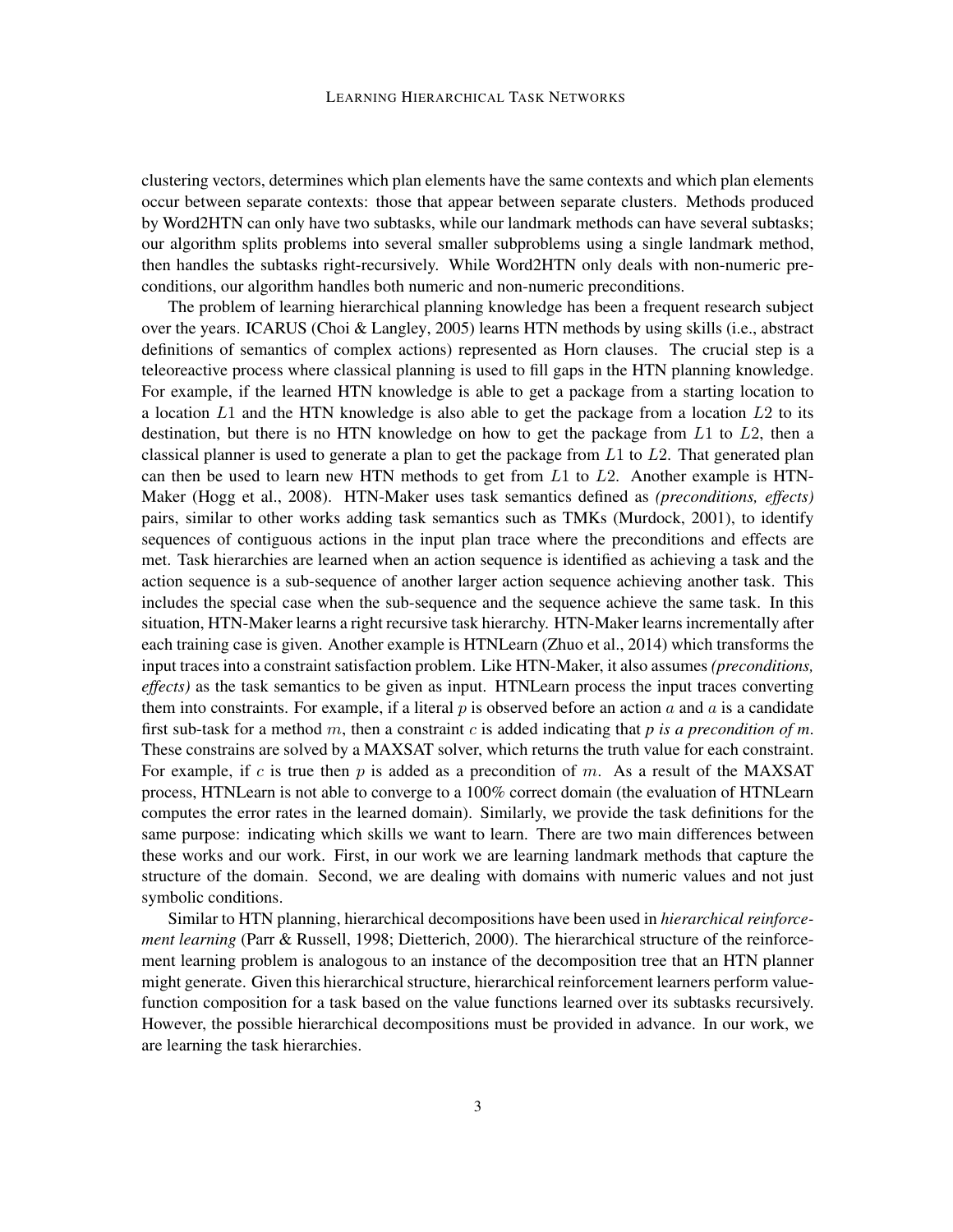Hierarchical goal networks (HGNs) (Shivashankar et al., 2012) are an alternative representation formalism to HTNs. In HGNs, goals, instead of tasks, are decomposed at every level of the hierarchy. HGN methods have the same form as HTN methods but instead of decomposing a task, they decompose a goal; analogously instead of subtasks, HGN methods have subgoals. If the domain description is incomplete, HGNs can fall back to STRIPS planners to fill gaps in the domain. On the other hand, total-order HGNs are as expressive as total-order HTNs (Shivashankar, 2015) and its partial-order variant (Shivashankar et al., 2016) is as expressive as partial-order HTNs (Alford et al., 2016). In our work, we define tasks as goals thereby mimicking HGNs although we use the same semantics as general HTNs and in fact we use an HTN planner to solve problems with the learned methods.

Inductive learning has been used to learn rules indicating goal-subgoal relations in X-learn (Reddy & Tadepalli, 1997). This is akin to learning macro-operators (Mooney, 1988; Botea et al., 2005); the learned rules and macro-operators provide search control knowledge to reach the goals more rapidly but they don't add expressibility to standard planning. SOAR learns goal-subgoal relations (Könik & Laird, 2006). It uses as input annotated behavior trace structures, indicating the decisions that led to the plans; this is used to generate goal-subgoal relations. Another work on learning goal-subgoal relations is reported in Ontanón et al. (2010). It uses case-based learning techniques to store goal-subgoal relations, which are then reused by using similarity metrics. These works assume some form of the input traces, unstructured in Ontanón et al. (2010) and structured in Könik & Laird (2006), to be annotated with the subgoals as they are accomplished in the traces. Because in our work, tasks are defined as goals, our learned methods also capture goal-subgoal relations although we use an HTN planning so we don't do "subgoaling" in the STRIPS planning sense.

Goal regression techniques have been used to generate a plan starting from the goals that must be achieved (Reiter, 1991; Pollock, 1998; McDermott, 2002). The result of goal regression can be seen as a hierarchy recursively generated by indicating for each goal what subgoals must be achieved. The goal-subgoal relations resulting from goal regression are a direct consequence of the domain's operators: the goals are effects of the operators and the preconditions are the subgoals. In our work, we extend goal regression to consider numeric functions.

Finally, as we will see in the next the next section, our proposed work is related to the notion of planning landmarks (Hoffmann et al., 2004). Given a planning problem P, defined as a triple  $(s_0, g, A)$ , indicating the initial state  $s_0$ , the goals g and the actions A, a planning landmark is either an action  $a \in \mathcal{A}$ , or state atom  $p \in s$  (s is an state, represented as a collection of atoms) that occurs in any solution plan trace solving  $P$ . Given the problem description  $P$ , planning systems can automatically identify landmarks for P. Planning landmarks have been widely used for automated planning resulting in planners such as LAMA (Richter & Westphal, 2010) and the HGN planner GoDel (Shivashankar et al., 2013).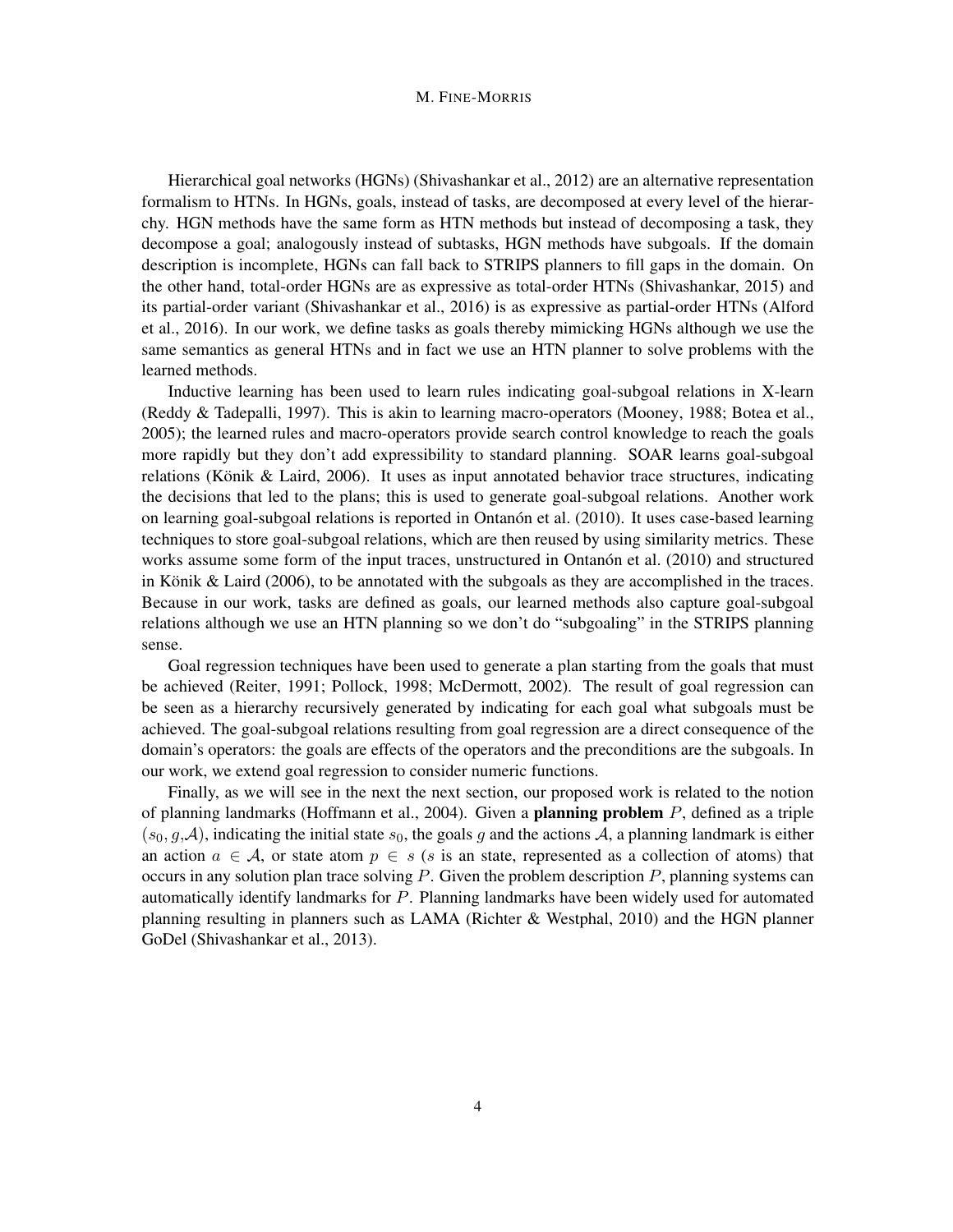#### 3. Overview of Learning Systems

The learning system we describe outputs a set of HTN methods  $H$ , where each method in  $H$  is a 3-tuple *(name preconditions subtasks)*. These methods are learned based on three inputs: a set of traces  $T = t_0, ..., t_n$ , a set of action definitions A, and a set of task definitions (goals) G.

Each input trace  $t_i \in T$  is a sequence of action names and partial states that were observed from an agent operating in the environment:

$$
t_i = s_0 \, a_1 \, s_1 \ldots s_{m_i-1} \, a_{m_i} \, s_{m_i}
$$

where  $m_i$  is the number of actions performed by the actor in trace  $t_i$  (and  $m_i$  may be different for each trace in T). Each state  $s_i$  is assumed to satisfy the preconditions of  $a_{i+1}$  (otherwise the agent would have been unable to perform it) and contain the effects of  $a_i$  (i.e., no failed actions). Each action in A is defined as an *(name preconditions effects)* tuple. Tasks in G are associated with specific goals. For example, a task *position(veh23,loc46)* indicates that the vehicle *veh23* has to reach location loc46. This requirement mimics hierarchical goal networks. But we are using a general HTN planner and therefore, in principle, the requirement of tasks as goals could be relaxed by, for example, associating a task with a logical formula to determine if it is valid or not.

The learned methods in H can be split into three categories: *landmark methods*, *right-recursive methods*, and *single-primitive task methods*. Landmark methods have subtasks to reach the landmarks and to reach the final goal. Right-recursive methods have 2 subtasks: a left subtask which is always primitive, and a right subtask which is non-primitive. The single-primitive task methods, as the name implies, contain a single primitive task and terminates the recursion of the right-recursive methods.

### 4. Learning Steps

Algorithm 1 provides an overview of the system. The main steps include: landmark identification (line 1, Section 4.1), identifying the trace goals and necessary subtasks (line 3, Section 4.2, partitioning the traces based on subtasks (line 4, Section 4.3), right-recursive method learning and forming preconditions (lines 5 and 6, Section 4.4), and landmark method creation (line 7, Section 4.5). We will discuss each of these steps subsequently, in greater detail.

#### 4.1 Step 1: Identifying Common Landmarks

The first step of method learning is landmark identification. This is done by providing a set of traces to the Word2Vec algorithm (Mikolov et al., 2013) to generate an embedding for each atom in the trace. Possible atoms are the preconditions (e.g., *position(veh0,loc1)*), effects (e.g., *position(veh0,loc2)*) and the actions' names (e.g., *transit(veh0,loc1,loc2)*). Each of these atoms is treated as a word and traces are treated as sentences, i.e. for a section of subtrace  $a_1 s_1 a_2$  where  $s_1$  is a state comprised of conditions  $c_1, c_2, ..., c_n$ , the trace can be written  $a_1 c_1 c_2 ... c_n a_2$ . Note that the condition atoms representing the state can occur in any order between  $a_1$  and  $a_2$ . Therefore, state  $s_1$ can be written as  $c_1$   $c_2$  ...  $c_n$  or equivalently as  $c_2$   $c_1$  ...  $c_n$ , etc. In our system, the condition atoms are ordered arbitrarily. The context of each atom  $\phi$  is defined by other atoms occurring before and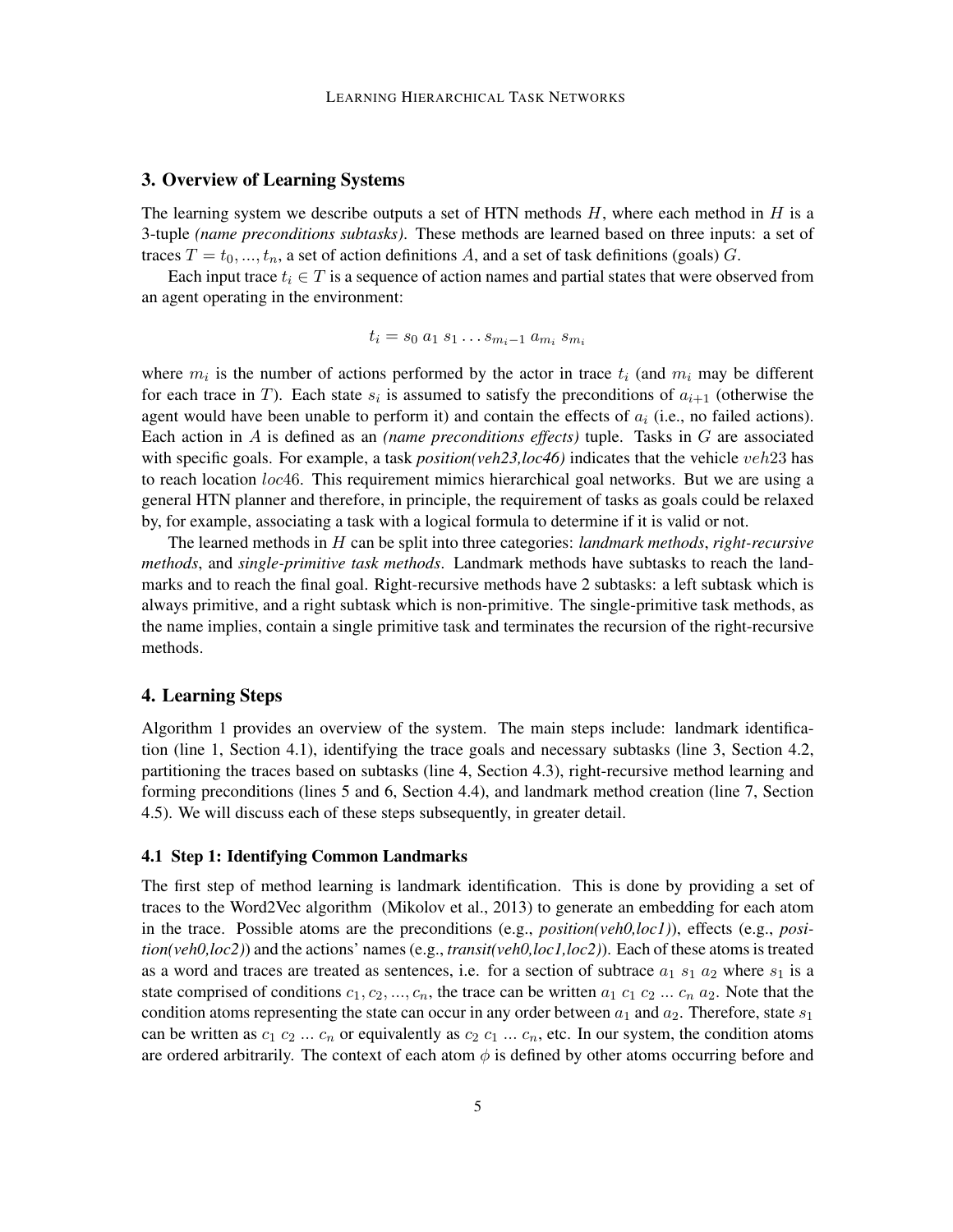Algorithm 1 Overview of Learning System

**Input:** A set of traces  $(T = t_0, ..., t_n)$ , a set of operators  $(A)$ , and a set of tasks  $(G)$ .

- 1: Identify a set of common landmarks,  $L$ , which are a subset of  $G$ .
- 2: for  $t_i \in T$  do

3: Determine the final goal of  $t_i$ , g, and create a new list,  $S = L \cdot (g)$ .

- 4: Split  $t_i$  into subsection terminating at first occurrence of each landmark
- 5: Build a set of right-recursive methods for each section and add them to  $H$ , return the preconditions of highest-level method, grounded appropriately.
- 6: Regress over preconditions to form a set of preconditions, P
- 7: Build a landmark method,  $LM = (g, P, S)$ .
- 8: add  $LM$  to  $H$

**Output:** The HTN methods, H

after  $\phi$  in the traces. Using this context, Word2Vec generates vector representations for these atoms. The resulting vectors are clustered into two groups and we calculate the cosine distance,

$$
CosineDist = 1 - \left(\vec{v1} \cdot \vec{v2} / \left\|v1\right\| \left\|v2\right\|\right)
$$

between the vector representations of each atom and those of the atoms in the opposite cluster, and take the average. We order the atoms by their average cosine distance, and filter them to remove all but the goal atoms (i.e., atoms occurring in  $G$ ). From the remaining atoms, those with an average distance lower than a threshold  $\lambda$  are added to the landmark list L. Each landmark list L will contain  $k_i$  landmarks, where  $k_i$  is the number of landmarks identified in trace  $t_i$  (i.e.,  $l_1, l_2, \ldots l_{k_i}$ ).

For example, in the transit domain we used in the experiments, when there are bottleneck locations, these are identified as landmarks and they are included in  $L$  in the same order they occur in the traces.

#### 4.2 Step 2: Determining the Final Goal of Each Trace

We assume that, for each trace, the observed agent successfully achieved their final goal  $q$  in the final action of the trace (i.e., no unnecessary extra actions were performed). To determine the final goal, we take the list of atoms in the final state of the trace (i.e.,  $s_m$ ) and filter out rigid relations (i.e., atoms appearing in all states of the trace) and atoms not in  $G$ . Thus,  $g$  contains all remaining atoms. In the sample transit domain we use in our examples, the only atom remaining in the final goal is the final location of the vehicle (e.g., *position(veh0, loc10*). At this point, the algorithm has identified landmarks L and final goals q. These two lists are then combined into a list of subtasks  $S$ , terminated by final goals g. This represents that it is necessary to complete subtasks to reach each landmark before finally completing a subtask to reach the goal.

#### 4.3 Step 3: Splitting the Traces

The list of subtasks S for a trace is ordered based on the occurrence of landmarks and final goals in the trace (i.e.,  $l_1, l_2, \ldots l_{k_i}, g$ ). For the given trace  $t_i = s_0 a_1 s_1 \ldots s_{m_i-1} a_{m_i} s_{m_i}$ , we split it into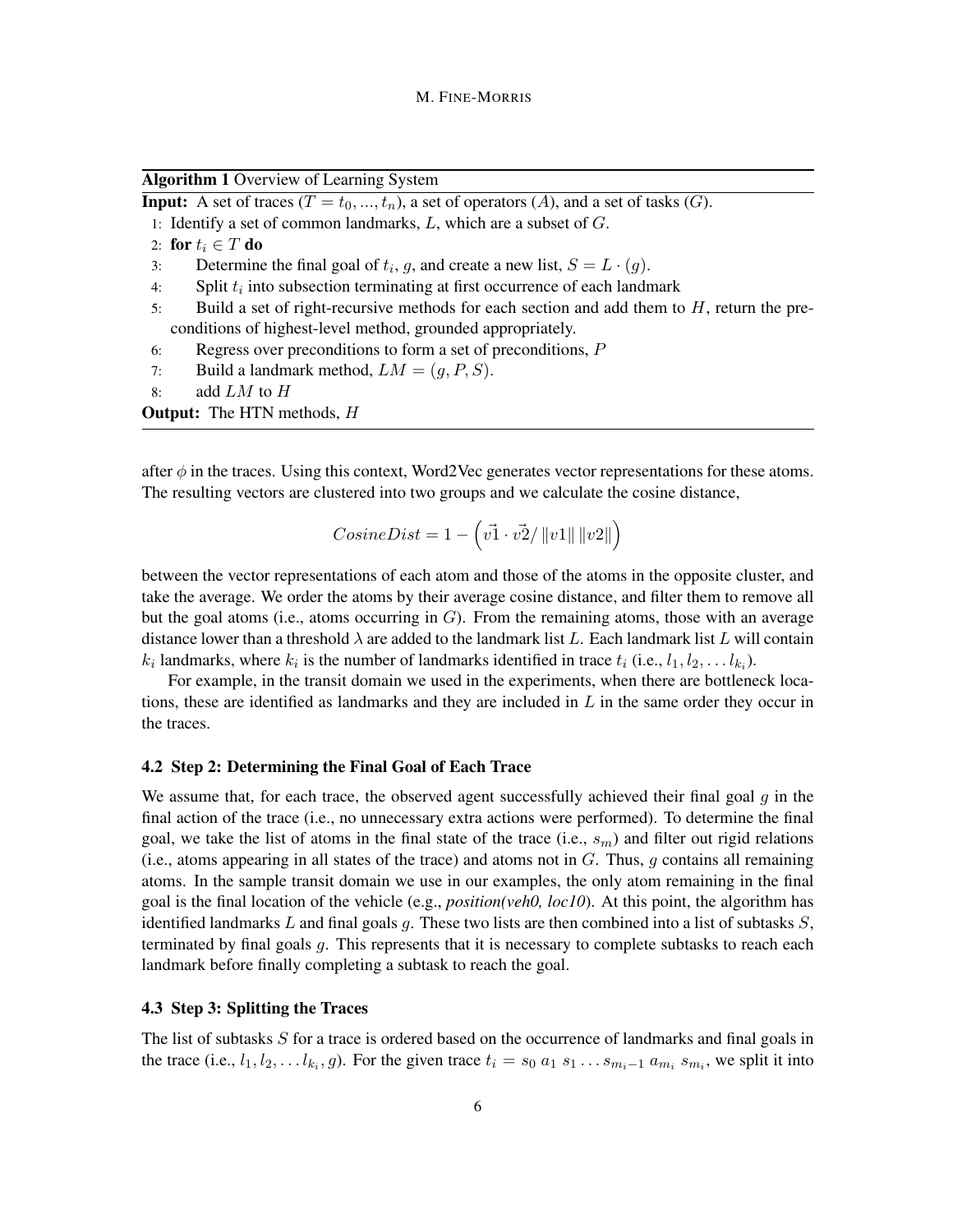$|S|$  subtraces. Each of those subtraces terminates in either a landmark or a final goal. For example,  $s_0$   $a_1$  ...  $s_{j_1}$ , where  $l_1$  occurs in  $s_{j_1}$ ;  $s_{j_1}$  ...  $s_{j_2}$ , where  $l_2$  occurs in  $s_{j_2}$ , and so forth until the final trace  $s_{j_{k_i}} \dots s_{m_i}$ , where g occurs in  $s_{m_i}$ .

#### 4.4 Step 4: Learning Right-Recursive Methods

As we presented previously, methods are represented as 3-tuples *(name preconditions subtasks)*. As described in the previous section, each trace is split into subtraces that achieve a specific subtask (i.e., a landmark or final goal). Each of these subtraces are processed to create a hierarchy of rightrecursive methods.

Consider the subtrace  $\pi_{i:j} = s_i a_{i+1} s_{i+1} \dots s_{j-1} a_j s_j$  that achieves subtask  $g_j$ . Our approach constructs a right-recursive method  $(g_j, P_{i+1}, (a_{i+1}, g_j))$ , where it produces a name representing the subtask it is achieving (i.e.,  $g_i$ ), method preconditions<sup>1</sup>  $P_{i+1}$  calculated via goal regression over the actions  $a_{i+1}...a_j$ , and a subtask list (i.e.,  $(a_{i+1} g_i)$ ). The subtask list starts with a single-primitive task, performing  $a_{i+1}$ , followed by another task to continue attempting to achieve  $g_i$ . This process is performed iteratively, with each iteration shortening the subtrace by removing the first state and action in the subtrace (e.g.,  $s_i$  and  $a_{1+1}$ ) and generating a new right-recursive method on the subtrace (e.g.,  $\pi_{(i+1):j} = s_{i+1} \dots s_{j-1} a_j s_j$ ). The process terminates when only a single action  $a_j$  remains in the subtrace and a method with only a single subtask is created:  $(g_j, P_{a_j}, a_j)$ . The result of this process is  $j - i + 1$  methods, all of which have the same name (i.e.,  $g_j$ ). Thus, any right-recursive method with  $g_i$  in it's subtask list can use any of of the methods with that name for which the preconditions hold. This is important as it does not require actions to be performed only in the order they appeared in the subtrace used to learn the right-recursive methods. All methods that are created using this recursive approach are added to the method set  $H$ , except when identical methods already exist.

To learn the preconditions (e.g.,  $P_{i+1}$ ) for each of the methods, we regress over the subtrace  $\pi_{i:j}$ . We extend classical goal regression (Reiter, 1991) to account for numeric conditions that occur in the traces as follows. We find the set  $P_{i+1} = \mathcal{R}(g_i, \pi_{i:i})$  with the regression operator  $\mathcal R$  on an trace  $\pi_{i:j}$ . The value of  $\mathcal{R}(g_j, \pi_{i:j})$  is the minimal set of atoms that must be true in the state  $s_i$  to guarantee that  $a_{i+1} \ldots a_j$  can be executed and  $g_j$  is achieved:

- If  $\pi_{i:j}$  is the empty action trace, then  $\mathcal{R}(g_i, \pi_{i:j}) = g_i$ .
- If  $\pi_{i:j}$  contains a single action  $a = (name, P_a, E_a)$ , then  $\mathcal{R}(g_j, \pi_{i:j}) = g_j \ominus P_a$ . If  $(v, \alpha)$  is a (variable, value) pair in  $P_a$ , then we assign  $\alpha$  to v in  $g_j$ . For all other variables in  $g_j$ , their values remain the same (the operator  $\ominus$  is defined in Reifsnyder & Munoz-Avila (2020)).
- If  $\pi_{i:j}$  contains two or more actions  $a_{i+1} \ldots a_j$ , then  $\mathcal{R}(g_i, \pi_{i:j}) = \mathcal{R}(\mathcal{R}(g_i, a_j), a_{i+1}a_{i+2} \ldots a_{j-1}).$

Given a trace containing the actions  $a_{i+1}$  ...  $a_j$  achieving a goal  $g_j$  on a variable v, we first regress over  $a_{j-1}$   $a_j$ . Suppose that the preconditions  $P_{a_{j-1}}$  of  $a_{j-1}$  uses a function  $f_{j-1}$  which accepts variable v as an argument and stores its result  $f_{i-1}(v)$  to temporary variable  $res_{i-1}$ . The

<sup>1.</sup> To clarify,  $P_i$  represents the preconditions of the *i*th right-recursive method, which we learn, and  $P_{a_i}$  the preconditions of the ith action.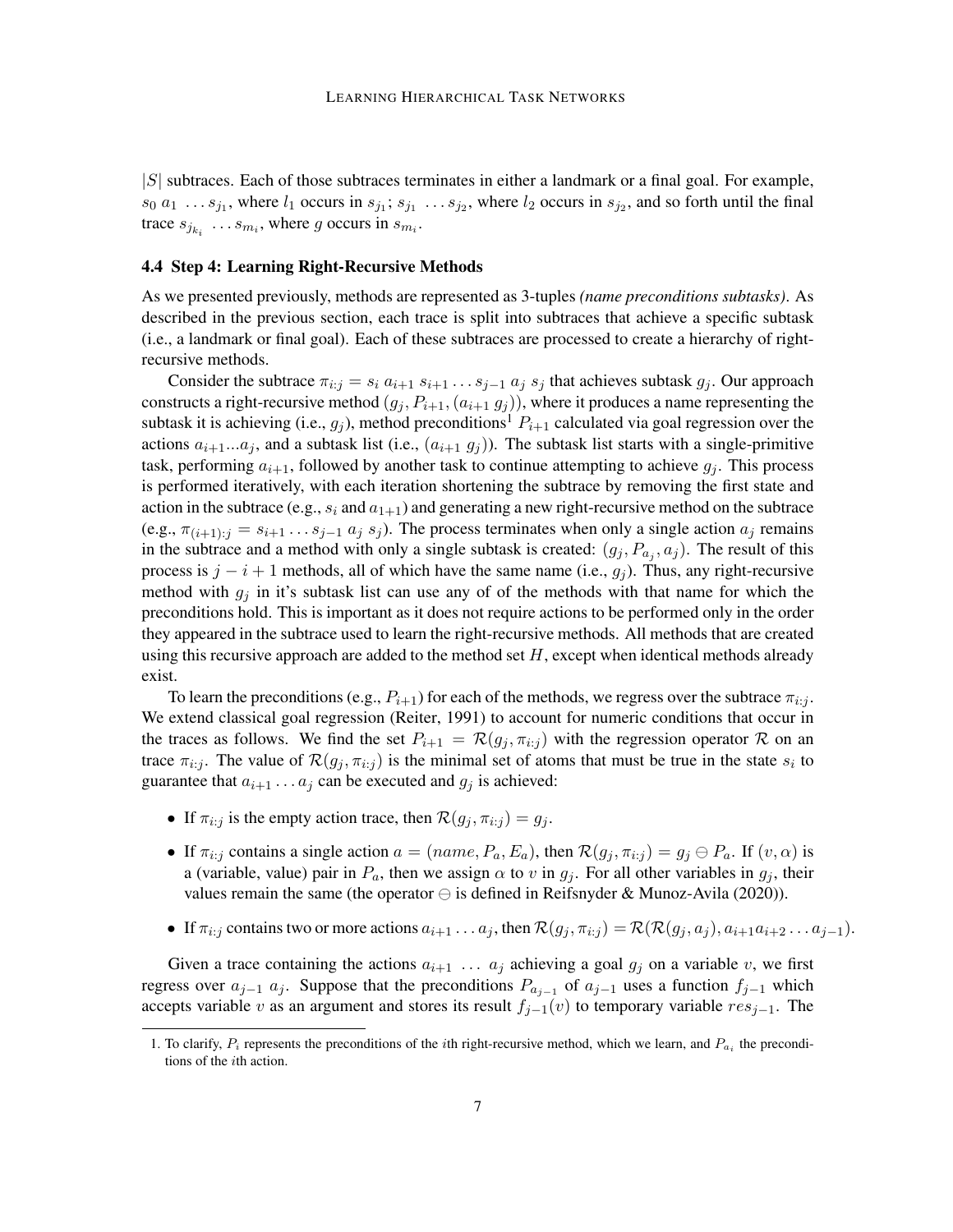| task          | position(?veh0, ?loc0)                                   |
|---------------|----------------------------------------------------------|
| preconditions | position(?veh0, ?loc1)                                   |
|               | gas_tank_level(?veh0, ?gtl)                              |
|               |                                                          |
|               | $?res0 \leftarrow  ?xloc0 - ?xloc1  +  ?yloc0 - ?yloc1 $ |
|               | $?res1 \leftarrow ?gt1 - \frac{?res0}{60}$               |
|               | ?res1 > 0                                                |
| subtasks      | TransitAction(?veh0, ?loc1, ?loc0)                       |
| task          | position(?veh0, ?loc0)                                   |
| preconditions | position(?veh0, ?loc1)                                   |
|               |                                                          |
|               | gas_tank_level(?veh0, ?gtl)                              |
|               |                                                          |
|               | $?res0 \leftarrow  ?xloc2 - ?xloc1  +  ?yloc2 - ?yloc1 $ |
|               | $?res1 \leftarrow ?gt1 - \frac{?res0}{60}$               |
|               | ?res1 > 0                                                |
|               | $?res2 \leftarrow  ?xloc2 - ?xloc0  +  ?yloc2 - ?yloc0 $ |
|               | $?res3 \leftarrow ?res1 - \frac{?res2}{60}$              |
|               | ?res3 > 0                                                |
| subtasks      | TransitAction(?veh0, ?loc1, ?loc2)                       |
|               | position(?veh0, ?loc0)                                   |

Table 1. A primitive method and a right recursive method

effects  $E_{a_{j-1}}$  of the action  $a_{j-1}$  may then use  $res_{j-1}$  to update v. Action  $a_j$  may have preconditions  $P_{a_j}$  that use a function  $f_j$  which accepts v as input. Regressing over  $a_{j-1}$   $a_j$  results in a new set of preconditions which directs the output of  $f_{j-1}$  to the input of  $f_j$  such that the combined preconditions will calculate  $f_j(f_{j-1}(v))$  or, equivalently  $res_{j-1} \leftarrow f_{j-1}(v); f_j(res_{j-1})$ . We continue regressing numerical conditions on the rest of the trace in the same way.

Example. Table 1 shows an example of two methods decomposing the task *position(?veh0,?loc0)* (the question mark prefix of the name, indicates a variable). The first decomposes it into a single primitive subtask *TransitAction(?veh0, ?loc1, ?loc0)*. The second is a right recursive method that decomposes it into the recursion *(TransitAction(?veh0, ?loc1, ?loc2) position(?veh0, ?loc0))*. The preconditions of the first method match those of *TransitAction* (for the sake of space only a subset of the preconditions are shown). The preconditions of the first method in Table 1 require that ?veh0 has an initial position  $2loc1$ , and an initial gas tank level,  $2gtl$ . The final 3 preconditions calculate the distance between ?loc0 and ?loc1, from their coordinates (?xloc0, ?yloc0) and (?xloc1, ?yloc1), stores the result in a temporary variable ?*res*0, and calculates the projected value for ?*qtl* as a function of the initial value of ?gtl and the distance in ?res0. The method requires that the projected value for ?gtl be greater than or equal to zero. The recursive method in Table 1 decomposes the task position(?veh0, ?loc1) where the initial locations, ?loc0 and the final location ?loc1 are separated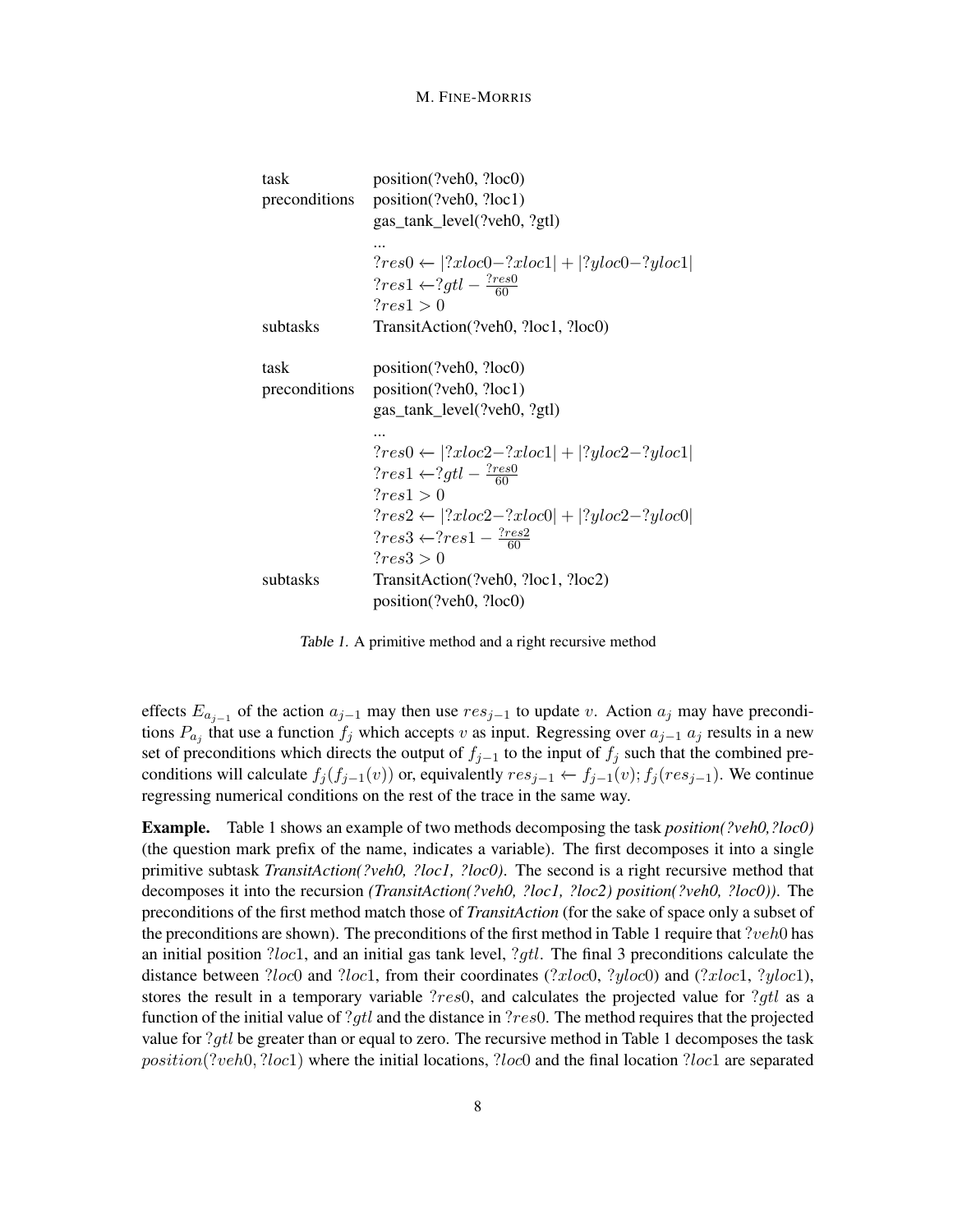```
task position(?veh0, ?loc0)
preconditions position(?veh0, ?loc1)
                 gas_tank_level(?veh0, ?gtl)
                 ...
                 ?res0 \leftarrow |?xloc0 - ?xloc2| + |?yloc0 - ?yloc2|?res1 \leftarrow ?gt1 - \frac{?res0}{60}60
                 ?res1 > 0...
                 ?res15 \leftarrow |?xlm2 - ?xloc1| + |?ylm2 - ?yloc1|?res16 \leftarrow ?res14 - \frac{?res15}{60}60
                 ?res16 > 0subtasks position(?v1, lm0)
                 position(?veh0, lm1)
                 position(?veh0, lm2)
                 position(?veh0, ?loc0)
```
Table 2. Example Learned Landmark Method.

by an intervening location, ?loc2. The preconditions are similar to to the first method, but calculates two distances, from coordinates  $(?xloc0, ?yloc0)$  to  $(?xloc2, ?yloc2)$  to  $(?xloc1, ?yloc1)$ . These are the coordinates of locations ?loc0, ?loc2, and ?loc1 respectively. It then calculates the expected value of ?gtl after traveling from ?loc0 to ?loc2, and checks that the gas in ?veh0 has not been depleted (i.e., that  $?qtl > 0$ ). If not, it calculates the expected value of  $?qtl$  after traveling from ?loc2 to ?loc1, and checks that the gas has not been depleted.

### 4.5 Step 6: Building Landmark Methods

The right-recursive methods described previously, while valuable, suffer in that they have at most two subtasks (i.e., a primitive action and another right-recursive subtask). The landmark methods allow for more potential subtasks and the grounding of some elements (e.g., landmark locations). At this point, a given input trace has (1) its landmarks identified ( $l_1, l_2, \ldots, l_{k_i}$ ), (2) its goal identified  $(q)$ , (3) a combined subtask list of landmarks and goals  $(S)$ , (4) a set of right-recursive methods capable of achieving the task accomplished by each landmark-or-goal-terminated subtrace, and (5) a set of preconditions  $(P)$  formed by performing goal regression over the entire trace. This learned information can now be combined into a more complex landmark method. Thus, a landmark method  $LM = (q, P, S)$  is created for each trace and added to the set of methods H. At this stage, H contains both right-recursive methods and landmark methods, and landmark methods use rightrecursive methods to perform subtasks. It should be noted that when using these planning methods, a planner is able to use either the more complex landmark methods or the right-recursive methods, depending on the planning problem.

Example. Table 2 show a landmark method with 4 subtasks. Several preconditions are omitted to reduce length. The landmarks locations are  $lm0, lm1, lm2$ , and are constants representing fixed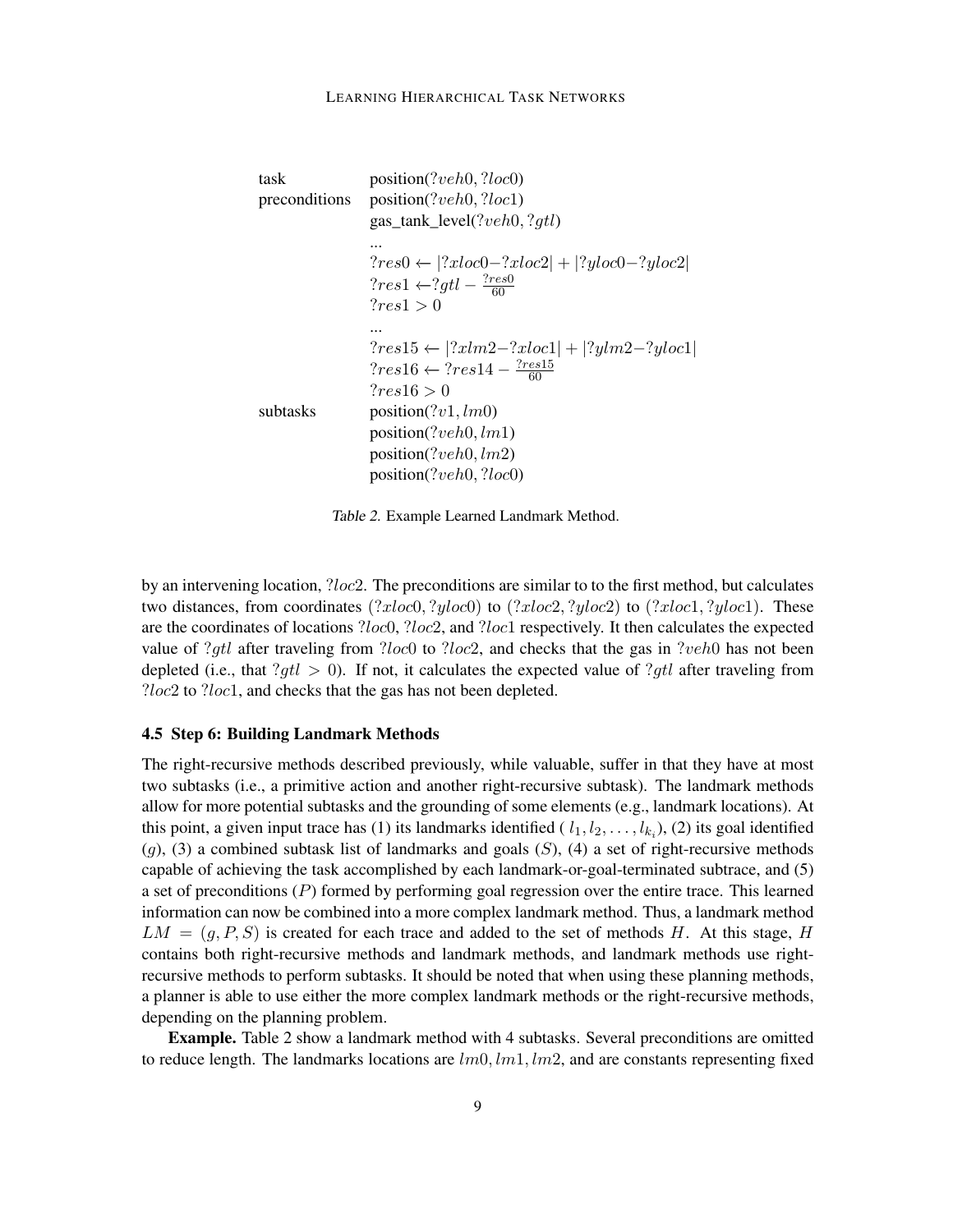locations. As with the methods in Table 1, the method requires that vehicle  $2veh0$  have an initial position ?loc1 and an initial gas tank level of ?gtl. The first 3 equations show the calculation of the distance between the first locations in the sequence, and the resulting change in ?gtl, while that last set of equations shows the distance calculation between the last landmark locations  $lm2$  and the final destination location ?loc1. Not shown are the distance calculations for the location pairs visited between ?loc2 and lm2 and the resulting changes to ?qtl, which dictate the value of ?res14.

# 5. Empirical Evaluation

### 5.1 Experimental setup

We generated a set of training traces from a map which we used to learn two sets of methods, the landmark set and the right-recursive set. The landmark set consists of the landmark methods, the right-recursive methods learned from subtraces between the landmarks and the single-primitive-task methods. The right-recursive set consists of right-recursive methods learned from the whole traces and single-primitive-task methods. We then generate solvable and unsolvable test problems on 3 different maps, described below, and attempt to plan on them.

Training Map. We generated a hierarchical map comprised of 6 sections; 2 central sections and 4 satellite sections. We hard-coded the large-scale structure of the map, and randomly generated a set of nodes and edges for each map section. The design of the map was meant to emulate a geographic map with strict bottlenecks limiting movement between sectors. Each satellite section was connected to one central section, and the central sections were connected to one another.

Training traces. We designated two satellite sections that were connected to the same center section as the start sections, and the two sections connected to the other center section as the end sections. We allowed the start and destination location for a vehicle to be any location in the start and end sections, respectively. These restrictions ensured that the training traces had consistent landmarks. We constructed an initial set of training traces from which to learn methods by creating one problem for each combination of start and end location, and finding the shortest weighted path between the locations for each problem. Then we filtered them, retaining one problem for every combination of path lengths between the start location and first landmark location, and destination location and last landmark location. This resulted in 20 learning problems.

The traces used by Word2Vec to learn the landmark atoms contained a RefuelAction whereas the traces used to learn the methods after learning the landmark atoms contained no refuel actions. We exclude the refuel action so we can check if the methods correctly learned the fuel level needed to traverse between locations (otherwise every problem would be solvable by simply refueling).

Word2Vec settings. Word2Vec accepts a collection of tokenized documents as input, where each word in the document is a separate token. In our use of Word2Vec, each trace is a document and each atom is a word. Word2Vec requires a large corpus, so we increased the number of training traces by creating copies of each trace and randomly shuffling the order of atoms within each partial state, for a corpus of 10200 traces. We set the initial learning rate alpha as 0.0001, which drops linearly to the minimum alpha of 1e-05 over the course of training. We set the context-window size to 20% of the average trace length, the vector size to approximately  $2.5 \times |vocalulary|$ , the minimum frequency count to the average of the total frequency for all words, the downsampling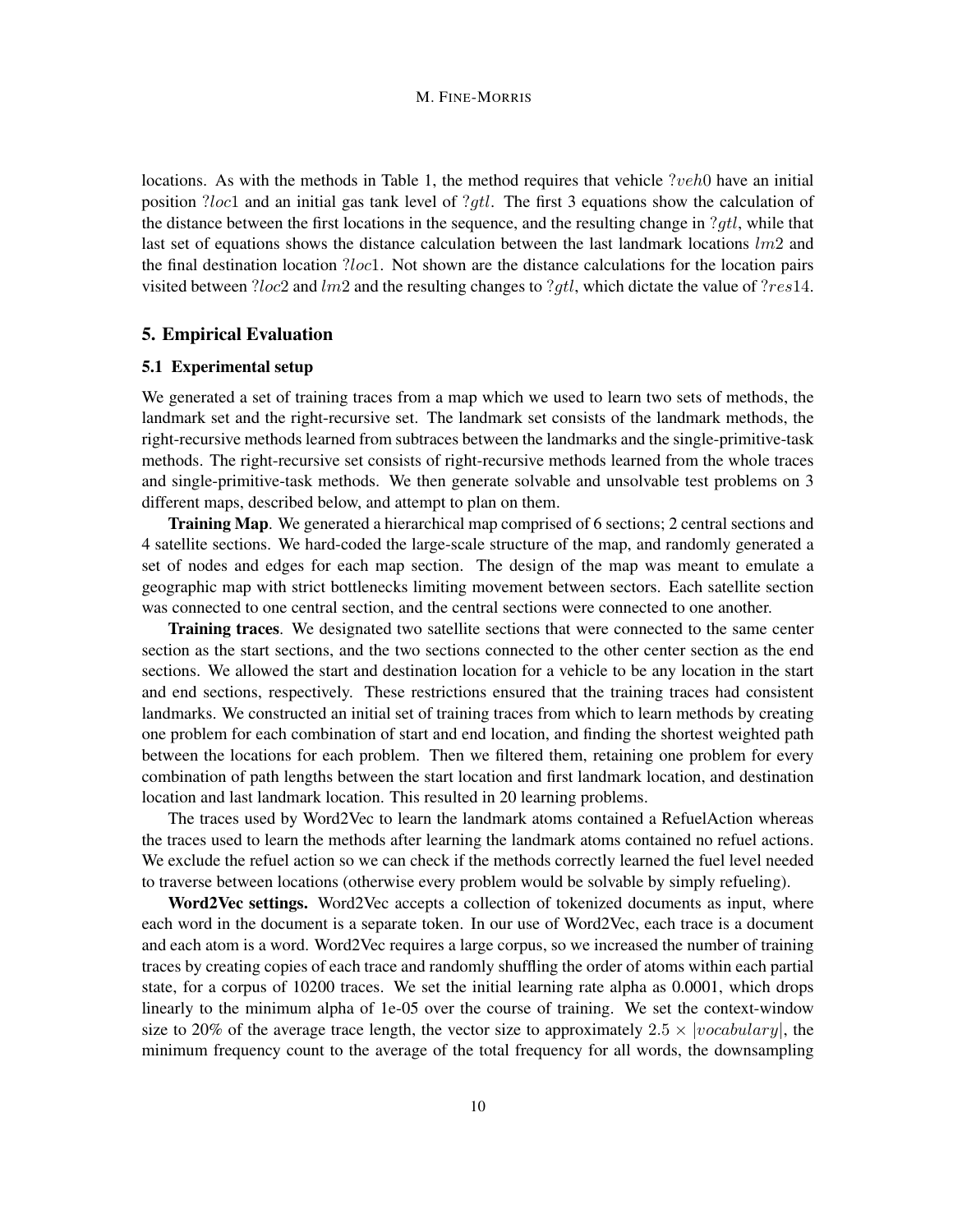frequency to  $(1e - 5/10)$  and negative sampling value to 5. We train for 7000 epochs using the skip-gram configuration.

Parameters. The training map had 34 nodes and an average node connectivity of 1.19. The average number of nodes per section was  $5.67 \pm 0.52$  and the average node connectivity per section was  $2.45 \pm 0.94$ . Test map 2 had 59 nodes and a total average connectivity of 3.53. The 10 sections had an average of  $5.9 \pm 0.74$  nodes and an average connectivity of  $2.33 \pm 0.83$ . Test map 3 had 25 nodes and an average connectivity of 2.90.

Learned Method Sets. The landmark method set includes 17 landmark methods and 4 rightrecursive and 1 single-primitive task methods. The right-recursive set contains 12 right-recursive and 1 single-primitive task methods.

Testing Maps, Problems, and Evaluation. We test our learned method sets on 3 maps. The first is the training map, the second is a modified version of the training map, and the third is a randomly generated map. To create the second map from the training map, we added 2 new satellite sections to each central lobe (for a total of four new satellite sections) so as to ensure that the landmarks are still true global landmarks (i.e., that any path starting at a designated start location on the map would have to pass through each landmark location in the appropriate order to reach the destination). For the third map, the random geographic map, we ensured that for all node pairs the shortest path between them visited no more nodes than the longest path in the training examples. The third map did not contain the landmark locations.

For each test map, we create a random set of 25 problems on the map. We allow vehicles in 20 of the problems to have enough gas to traverse the shortest path to the destination location. We ensure that the vehicles of the remaining 5 do not have enough gas to reach their destination. We then attempt to solve each problem, 3 times each, using the landmark and right-recursive sets. When solving the test problems from map 3, which did not have the landmark locations, we converted the landmark locations into variables in the landmark methods.

Metrics. For each set of problems and each set of methods we measured three metrics: problems solved, distance traveled, and average planning runtime (average over three planning attempts). We also calculated the travel distance of the shortest solution-path between the locations.

#### 5.2 Results

Both method sets were able to solve all solvable problems, and no method set was able to solve an unsolvable problem. Figure 1 shows the distance traveled and average planning time for all solved problems. The x-axis of each plot shows the problem number, sorted from smallest to largest according to the length of the shortest path. Both method sets found paths of the same length, and both found a path of ideal length on most of the problems. For most problems, the landmark method set has a clear advantage in runtime on maps 1 and 2, in some cases finding a plan in half the time it took the right-recursive method set, although on map 3 no method set was consistently faster than the other.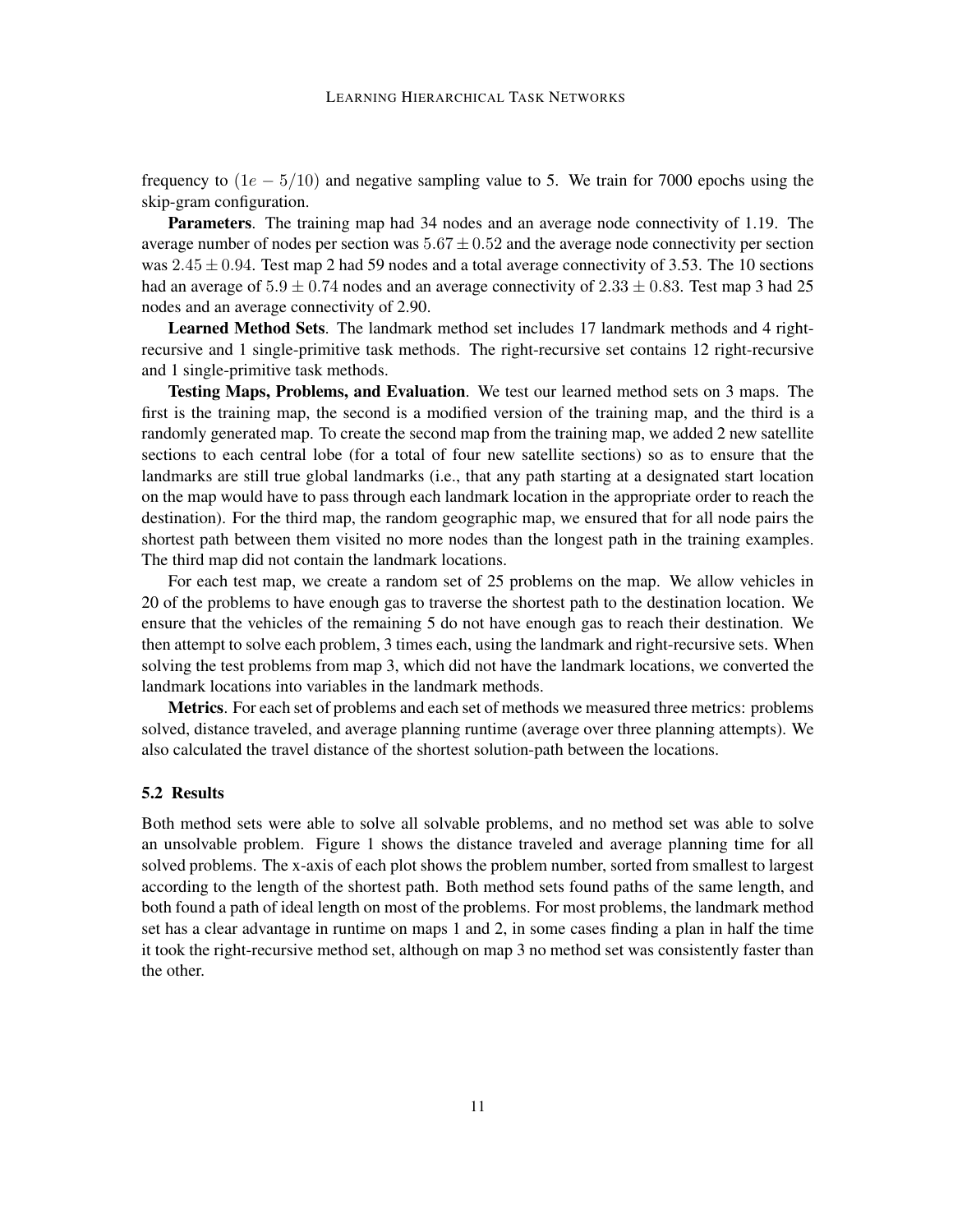

Figure 1. Metrics for the solvable problems. Label lm (blue) refers to the landmark method set. Label rr (orange) refers to the right-recursive method set. The x-axis of each figure indicates problem number, and is sorted according to the travel distance of the vehicle in the ideal solution. The y-axis of figures in column (a) show time in seconds. The y-axis of figures in column (b) show arbitrary units of distance. From top to bottom, the rows correspond to maps 1, 2 and 3.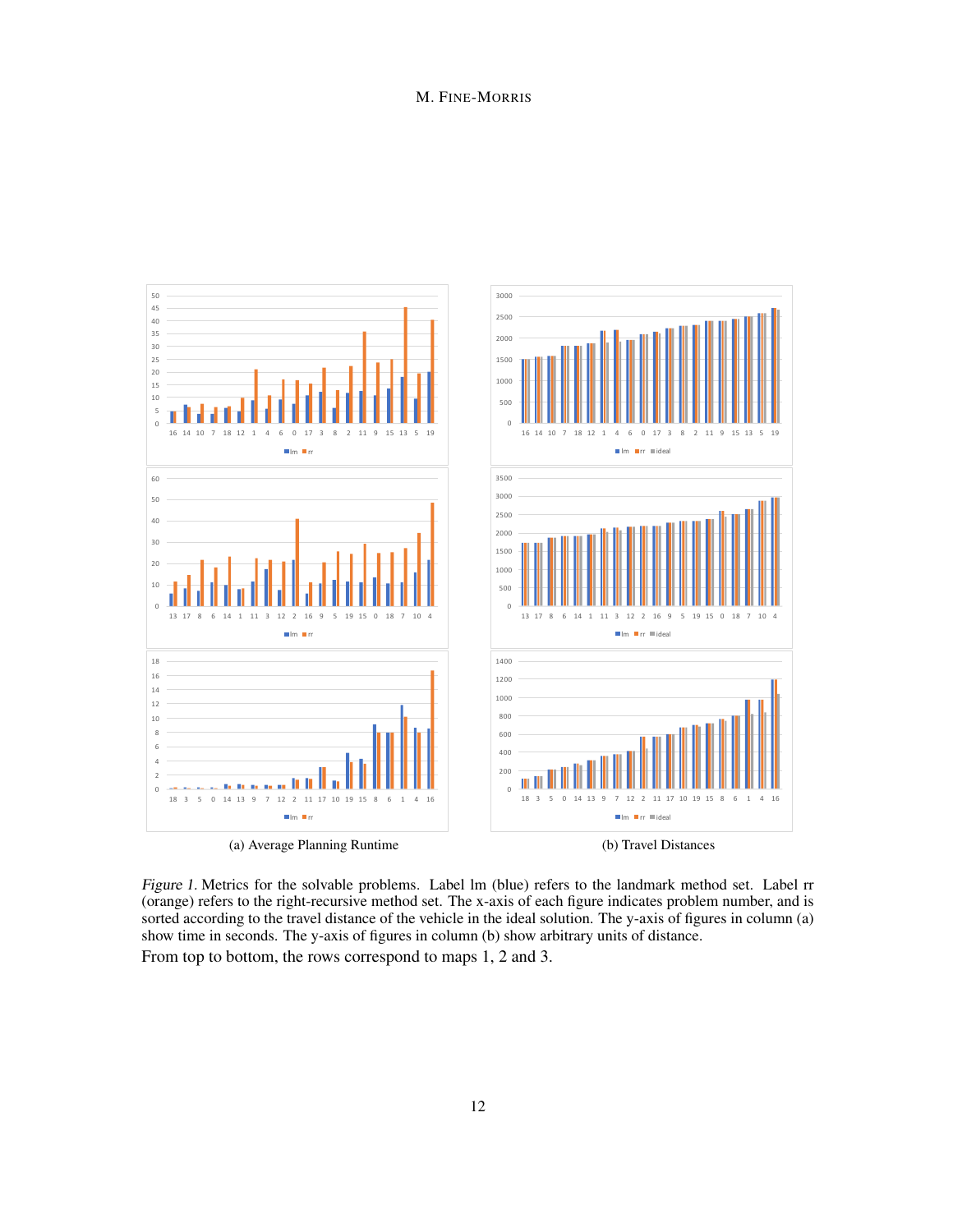# 6. Final Remarks

We have presented an algorithm that accepts plan traces annotated with intermediate partial states, identifies high-level subtasks and then learns HTN methods based on these subtasks, learns rightrecursive methods to fill the gaps between those subtasks and combines the numeric preconditions of the actions in the trace to determine the numeric preconditions of the methods. We have tested the performance of the resulting methods on transit domain problems generated for 3 different maps.

Our results demonstrate that for a map with distinct landmarks, landmark methods provide a consistent and noticeable increase in planning speed over right-recursive methods, without a change in plan efficiency (measured by plan travel distance). For maps without landmarks, the trend is less consistent, but landmark methods appear to coincide with a slight decrease in planning speed, but no loss of plan efficiency.

Future work includes incorporating techniques to increase the flexibility and transferability of the learned landmark methods, so that the methods can easily be applied to a new map with new landmarks. Two major components of this are 1) developing a technique to quickly identify landmark locations in new maps, so that landmark methods can be reused on a new map by replacing the grounded landmarks, and 2) learning methods that are agnostic or semi-agnostic to the path between locations so that methods do not require a specific number of edges between the start, destination, and landmark locations. The first component can potentially be accomplished by statistical analysis on maps, to identify transferable characteristics of landmark locations. These characteristics can be used to quickly identify landmarks on a new map, without having to retrain methods from new example traces. The second component may involve inductive learning (Michalski, 1983) to generalize from common characteristics of methods decomposing similar tasks to more general methods for decomposing that task. We will also test our algorithms on larger maps and other domains.

### Acknowledgements

This research was supported by ONR under grants N00014-18-1-2009 and N68335-18-C-4027 and NSF grant 1909879.

# References

- Alford, R., Shivashankar, V., Roberts, M., Frank, J., & Aha, D. W. (2016). Hierarchical planning: Relating task and goal decomposition with task sharing. *International Joint Conference on Artificial Intelligence (IJCAI)* (pp. 3022–3029).
- Bergmann, R., & Wilke, W. (1995). Building and refining abstract planning cases by change of representation language. *Journal of Artificial Intelligence Research (JAIR)*, *3*, 53–118.
- Botea, A., Müller, M., & Schaeffer, J. (2005). Learning partial-order macros from solutions. *International Conference on Automated Planning and Scheduling (ICAPS)* (pp. 231–240).
- Cavazza, M., Charles, F., & Mead, S. J. (2002). Interacting with virtual characters in interactive storytelling. *Proceedings of the first international joint conference on Autonomous agents and multiagent systems: part 1* (pp. 318–325). ACM.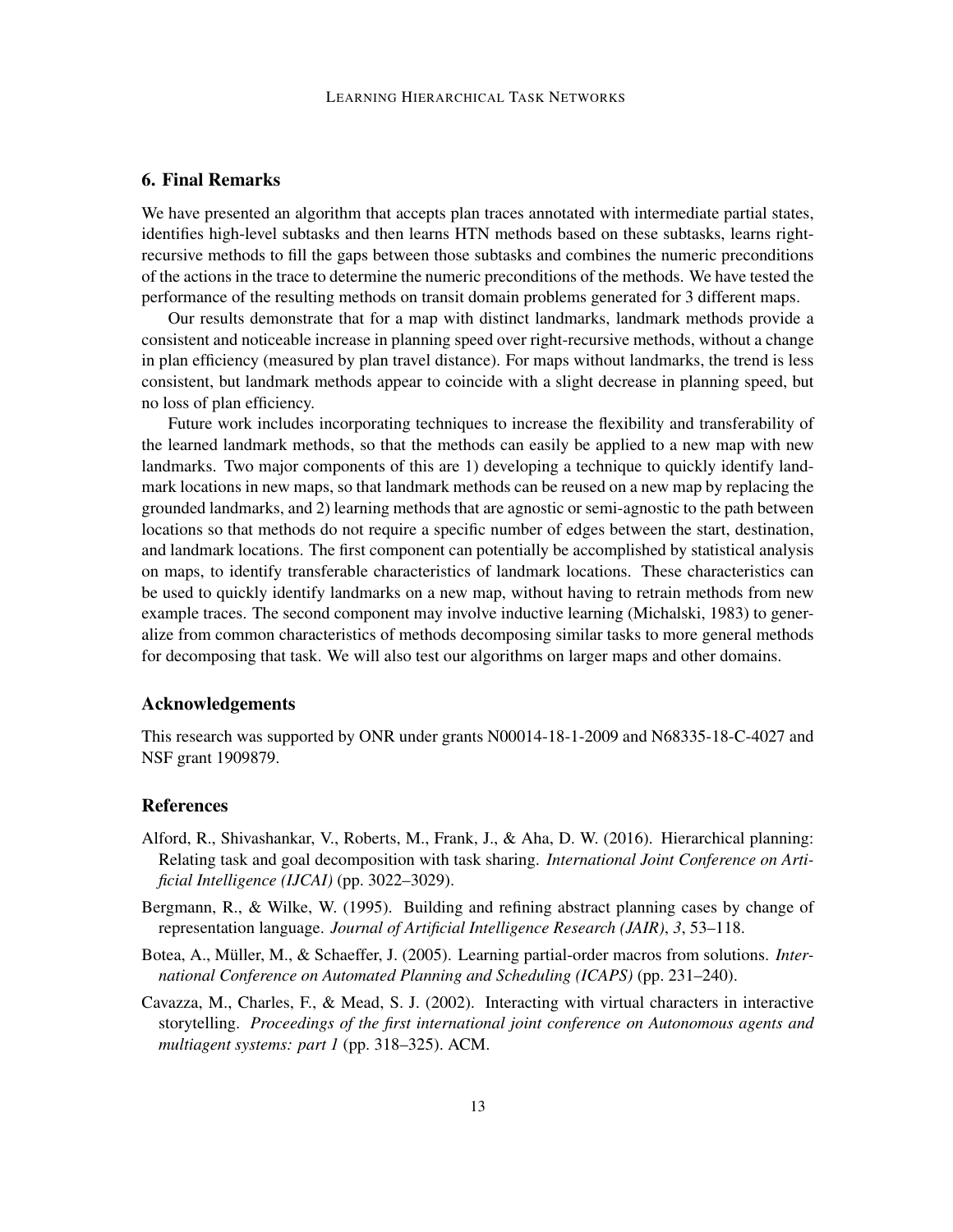- Choi, D., & Langley, P. (2005). Learning teleoreactive logic programs from problem solving. *International Conference on Inductive Logic Programming* (pp. 51–68).
- Currie, K., & Tate, A. (1991). O-Plan: The open planning architecture. *Artificial Intelligence*, *52*, 49–86.
- Dayan, P., & Hinton, G. E. (1993). Feudal reinforcement learning. *Advances in neural information processing systems* (pp. 271–278).
- Dietterich, T. G. (2000). Hierarchical reinforcement learning with the MAXQ value function decomposition. *Journal of Artificial Intelligence Research (JAIR)*, *13*, 227–303.
- Diuk, C., Schapiro, A., Córdova, N., Ribas-Fernandes, J., Niv, Y., & Botvinick, M. (2013). Divide and conquer: hierarchical reinforcement learning and task decomposition in humans. In *Computational and robotic models of the hierarchical organization of behavior*, 271–291. Springer.
- Erol, K., Hendler, J., & Nau, D. S. (1994). HTN planning: Complexity and expressivity. *National Conference on Artificial Intelligence (AAAI)* (pp. 1123–1128).
- Gancet, J., Hattenberger, G., Alami, R., & Lacroix, S. (2005). Task planning and control for a multiuav system: architecture and algorithms. *Intelligent Robots and Systems, 2005.(IROS 2005). 2005 IEEE/RSJ International Conference on* (pp. 1017–1022). IEEE.
- Gopalakrishnan, S., Munoz-Avila, H., & Kuter, U. (2016). Word2htn: Learning task hierarchies using statistical semantics and goal reasoning. *The IJCAI-2016 Workshop on Goal Reasoning*. AAAI.
- Gorniak, P., & Davis, I. (2007). Squadsmart: Hierarchical planning and coordinated plan execution for squads of characters. *AIIDE* (pp. 14–19).
- Hoang, H., Lee-Urban, S., & Munoz-Avila, H. (2005). Hierarchical plan representations for encod- ´ ing strategic game AI. *Artificial Intelligence and Interactive Digital Entertainment Conference (AIIDE)*.
- Hoffmann, J., Porteous, J., & Sebastia, L. (2004). Ordered landmarks in planning. *Journal of Artificial Intelligence Research*, *22*, 215–278.
- Hogg, C., Kuter, U., & Muñoz-Avila, H. (2009). Learning hierarchical task networks for nondeterministic planning domains. *Twenty-First International Joint Conference on Artificial Intelligence*.
- Hogg, C., Muñoz-Avila, H., & Kuter, U. (2008). HTN-MAKER: Learning HTNs with minimal additional knowledge engineering required. *Conference on Artificial Intelligence (AAAI)* (pp. 950–956). AAAI Press.
- Holte, R. C., Perez, M., Zimmer, R., & MacDonald, A. (1995). Hierarchical a\*. *Symposium on Abstraction, Reformulation, and Approximation*.
- Knoblock, C. A. (1994). Automatically generating abstractions for planning. *Artificial intelligence*, *68*, 243–302.
- Könik, T., & Laird, J. E. (2006). Learning goal hierarchies from structured observations and expert annotations. *Machine Learning*, *64*, 263–287.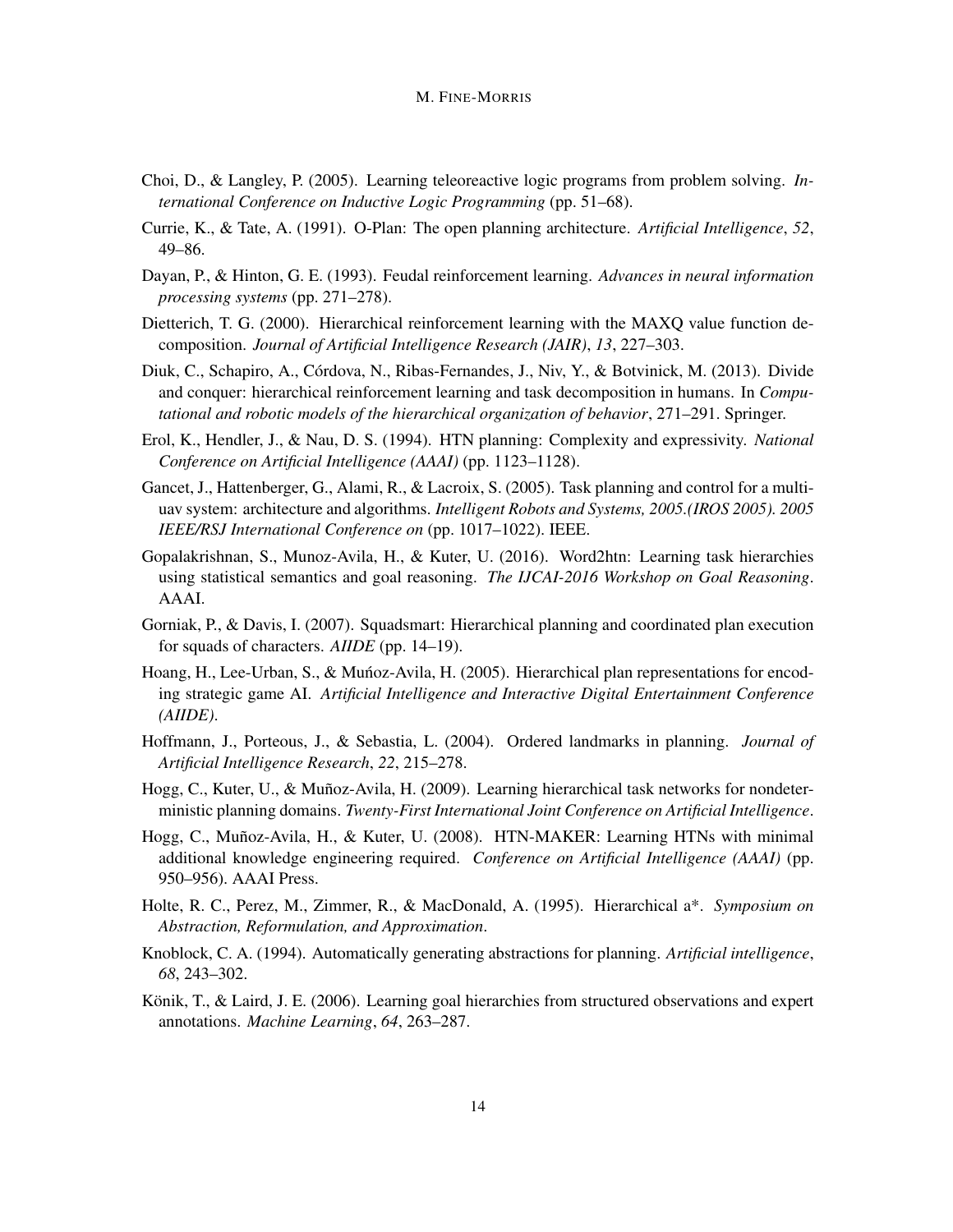- Kuter, U., Sirin, E., Nau, D. S., Parsia, B., & Hendler, J. (2005). Information gathering during planning for web service composition. *Journal of Web Semantics (JWS)*, *3*, 183–205.
- Laird, J., Newell, A., & Rosenbloom, P. (1987). SOAR: An architecture for general intelligence. *Artificial Intelligence*, *33*, 1–67.
- McDermott, D. V. (2002). Estimated-regression planning for interactions with web services. *AIPS* (pp. 204–211).
- Michalski, R. S. (1983). A theory and methodology of inductive learning. In *Machine learning*, 83–134. Springer.
- Mikolov, T., Sutskever, I., Chen, K., Corrado, G. S., & Dean, J. (2013). Distributed representations of words and phrases and their compositionality. *Advances in neural information processing systems* (pp. 3111–3119).
- Mitchell, S. (1997). A hybrid architecture for real-time mixed-initiative planning and control. *Innovative Applications of Artificial Intelligence Conference (IAAI)* (pp. 1032–1037).
- Mooney, R. J. (1988). Generalizing the order of operators in macro-operators. *Machine Learning* (pp. 270–283).
- Muñoz-Avila, H., McFarlane, D., Aha, D. W., Ballas, J., Breslow, L., & Nau, D. S. (1999). Using guidelines to constrain interactive case-based HTN planning. *International Conference on Case-Based Reasoning (ICCBR)* (pp. 288–302).
- Murdock, J. W. (2001). *Self-improvement through self-understanding: Model-based reflection for agent adaptation*. Doctoral dissertation, Georgia Institute of Technology.
- Nau, D. S. (1994). Manufacturing-operation planning vs AI planning. *Third International Conference on Information and Knowledge Management*.
- Nau, D. S., Au, T.-C., Ilghami, O., Kuter, U., Muñoz-Avila, H., Murdock, J. W., Wu, D., & Yaman, F. (2005). Applications of SHOP and SHOP2. *IEEE Intelligent Systems*, *20*, 34–41.
- Nau, D. S., Cao, Y., Lotem, A., & Muñoz-Avila, H. (1999). SHOP: Simple hierarchical ordered planner. *International Joint Conference on Artificial Intelligence (IJCAI)* (pp. 968–973). Morgan Kaufmann.
- Ontanón, S., Mishra, K., Sugandh, N., & Ram, A. (2010). On-line case-based planning. *Computational Intelligence*, *26*, 84–119.
- Parr, R. E., & Russell, S. (1998). *Hierarchical control and learning for markov decision processes*. University of California, Berkeley Berkeley, CA.
- Pollock, J. L. (1998). The logical foundations of goal-regression planning in autonomous agents. *Artificial Intelligence*, *106*, 267–334.
- Reddy, C., & Tadepalli, P. (1997). Learning goal-decomposition rules using exercises. *International Conference on Machine Learning (ICML)* (pp. 843–851).
- Reifsnyder, N., & Munoz-Avila, H. (2020). Policy regression for monitoring execution in goal reasoning systems. *Annual Conference on Advances in Cognitive Systems*.